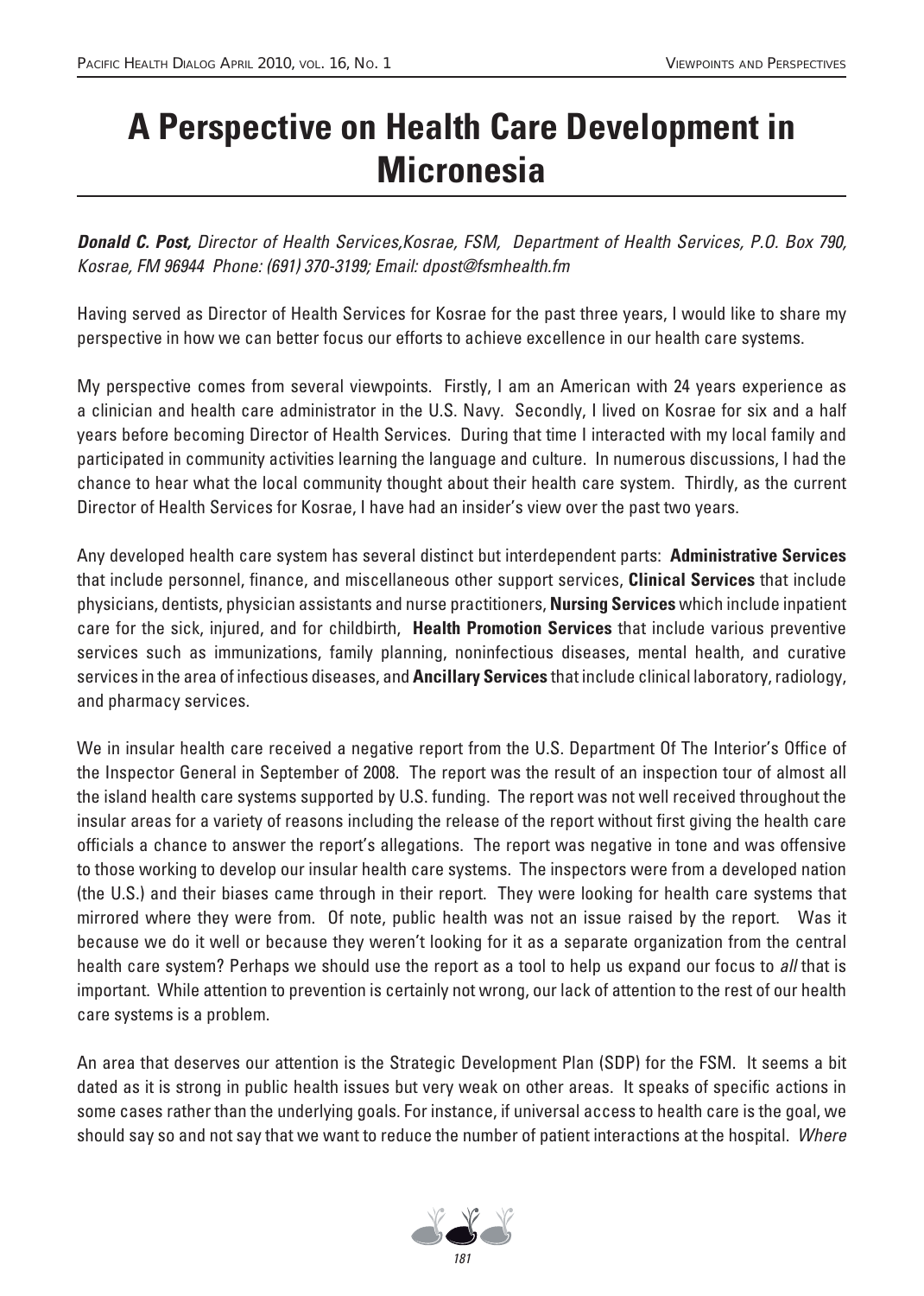we see patients isn't the issue; that we see the patients is the issue. If the goals are understood, each healthcare system can address them in the way that best fits the particular community that it serves. If we have a four cylinder engine and only one piston is firing, the engine will not run very well. In a healthcare system, if only one division is functioning, it will not run very well either.

When a developed country approaches an undeveloped country with regards to health the first approach is from a public health perspective. Where no health care infrastructure exists, it only makes sense to immunize the population against diseases that are preventable, identify serious diseases and try to eradicate them, and teach the people how to live a healthier lifestyle involving good nutrition and proper hygiene. While people should want to be healthy, they also want access to treatment should they become sick or injured. At the point of illness or injury, preventive measures don't mean very much. As an organization that is personified by compassion, we should be as motivated to relieve pain and suffering as we are to prevent it. As a health care infrastructure is developed, public health functions should naturally evolve to become seamlessly folded into the new healthcare system. Many functions of what we call "public health" should be institutionalized into mainstream medicine once a sufficient health care infrastructure is in place. There are indications that we have not been pursuing balanced health care systems and are stuck at a point in our evolutionary process. What we should be striving for is a health care system that pays equal attention to all *five* of the above mentioned parts of our health care systems. Our parts should be working together rather than competing with each other. Our facility-based health care depends on effective preventive programs to reduce incidence of disease and its attendant costs. Our preventive programs depend on an effective health care facility that, through prompt, professional, care for the sick and injured will create a trusting relationship between the health care system as a whole and the public it serves. This will, in turn provide credibility for our preventive efforts.

One area that has been chronically missing throughout Micronesia is an emergency response capability. Our ambulances have been simply transportation services with little if any equipment. Another area involves the availability of the basic diagnostic instruments so that our physicians can properly evaluate a patient. Those include stethescopes, sphygmanometers, otoscopes, ophthalmoscopes, etc. Taking a thorough history and performing a basic physical examination will produce a reliable diagnosis in most cases. Clinical laboratory services and radiology are valuable adjuncts to this process but are not an adequate replacement for it.

One particular challenge we face out here in the far reaches of the Pacific is scarce resources. That includes funding, and professional physicians, nurses and technicians. Knowing this, we need to use our scarce resources as efficiently as possible. **Process improvement** will help us to do this.

Process improvement involves the following steps:

- Starts with the "why" of every job.
- Includes customer input and feedback.
- Combines the customer's needs with those of the organization.
- Identifies the most important things to do.
- Transforms the big picture into executable bits.

An example of how we on Kosrae used process improvement involves our outpatient clinic. Historically, patients would crowd the outpatient clinic early every morning and would wait for up to five hours to see

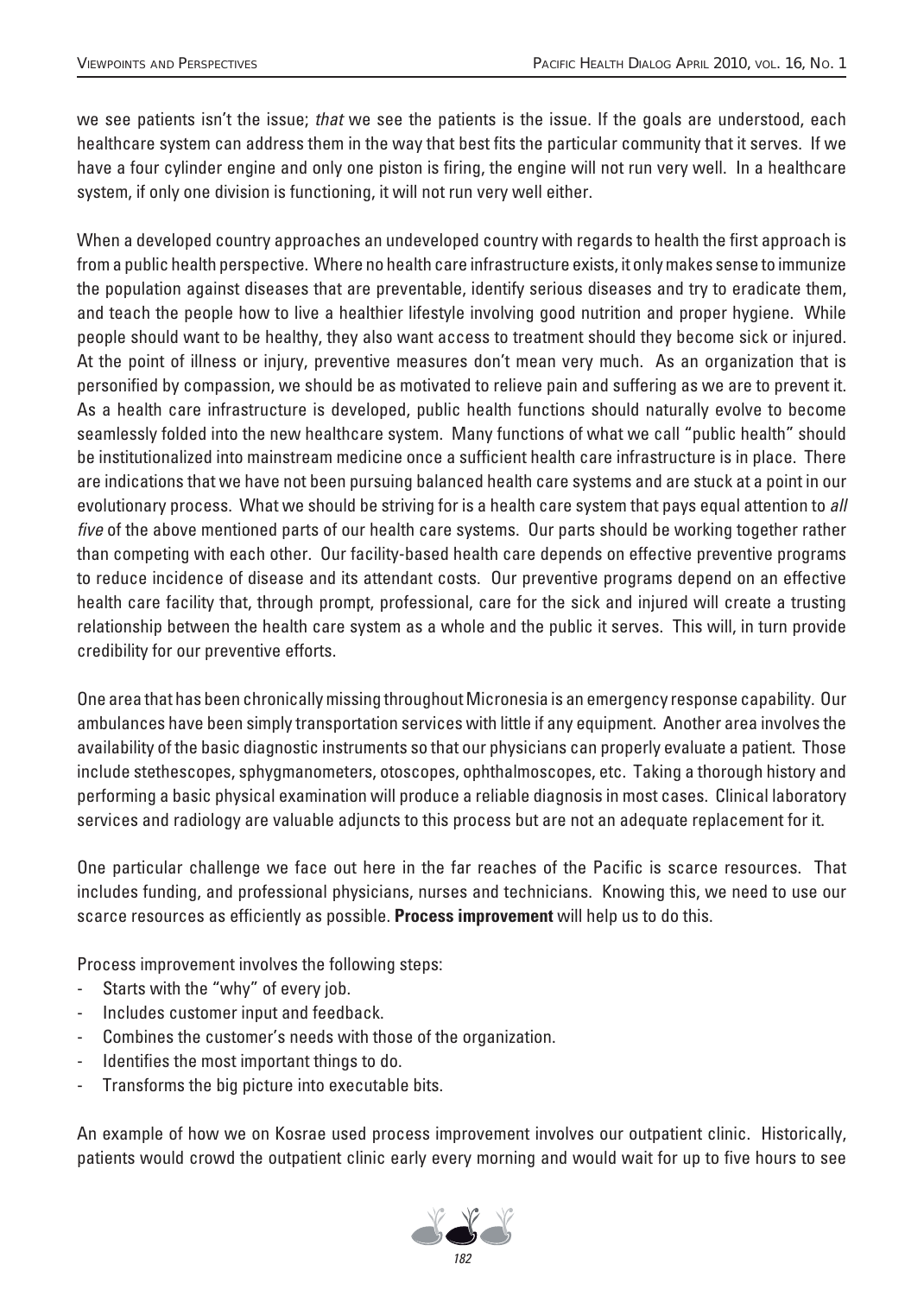a doctor. We had twelve doctors and only ten offices. The offices were not equipped with the most basic of diagnostic instrumentation. The doctors didn't get much interaction with each other and each felt alone and sometimes overwhelmed with the patient load. Our solution involved tearing down the wall between two of their offices and making a lounge with lockers, TV, computer and bookshelf where the doctors would go while on duty. The other offices were turned into well-equipped examination rooms that are available to anyone who needs one. We put our doctors on two four-hour shifts to cover the outpatient clinic. They see their inpatients either before or after their outpatient shifts. The shared lounge has facilitated better communication among the physicians and has reduced the sense of isolation that they previously felt in their private offices. The result is that our doctors work less hours and the patient waiting time has been reduced to just a few minutes in most cases. An unintended byproduct of this process improvement is that the hospital stays cleaner without the hoards of patients sitting around generating trash every day.

Another example of process improvement involved efficiency in our financial management. We had been purchasing oxygen from the local shipyard at \$125/bottle on the average of three bottles/day. Simple math revealed that we were spending almost \$137,000/year for oxygen. We purchased an oxygen generator for \$100,000 that produces seven bottles/day at a cost of around \$12/bottle. We now have all the oxygen we need at a maximum cost of around \$30,000/year. The savings are used for other essential equipment that we previously could not afford.

An area that we would like to explore is our public health focus. Funding sources have been the driving force in what we pay attention to in public health. This produces money-driven focus rather than needdriven focus. An exercise that we will be doing is to try to forget what we have been doing for a moment and take a fresh look at the needs of our community. We will think about what health care challenges our people face and how we can better meet those needs. Once that is done, we should have a much clearer picture of what we should be doing. I suspect that we will find that our focus may change once we take a realistic assessment of our actual health care situation here. Some areas we might want to eliminate or cut back, while others we might want to enhance or even address some new areas.

The biggest health care challenge our under twenty population faces is dental health. Perhaps we need to increase the resources we are putting toward that area. We also have a much higher rate of rheumatic fever than that of developed countries or even other Pacific island communities. Yet the focus on funding has prevented us from addressing this reality. Do we do only what the funding agencies want us to? Once we know what we really need, we can engage our funding agencies in meaningful communication and request some adjustments in their funding requirements.

One issue that could help us to keep moving is to accept that primary care involves much more than preventive care and that the term "primary care" is not an indicator of importance but of order. It is a patient's first interaction with the health care system. (What is *most important* to a patient depends on where he or she is in the system. A patient who has been diagnosed with cancer, for example, might view the availability of general surgery, secondary care, or chemotherapy, tertiary care, as the most important part of health care at that particular time.) The primary care manager might be a physician, physician's assistant, or nurse practitioner who is the patient's first point of contact with the health care system and manages that patient's health, writes appropriate referrals to specialists as needed, and provides overall management of the patient's health.